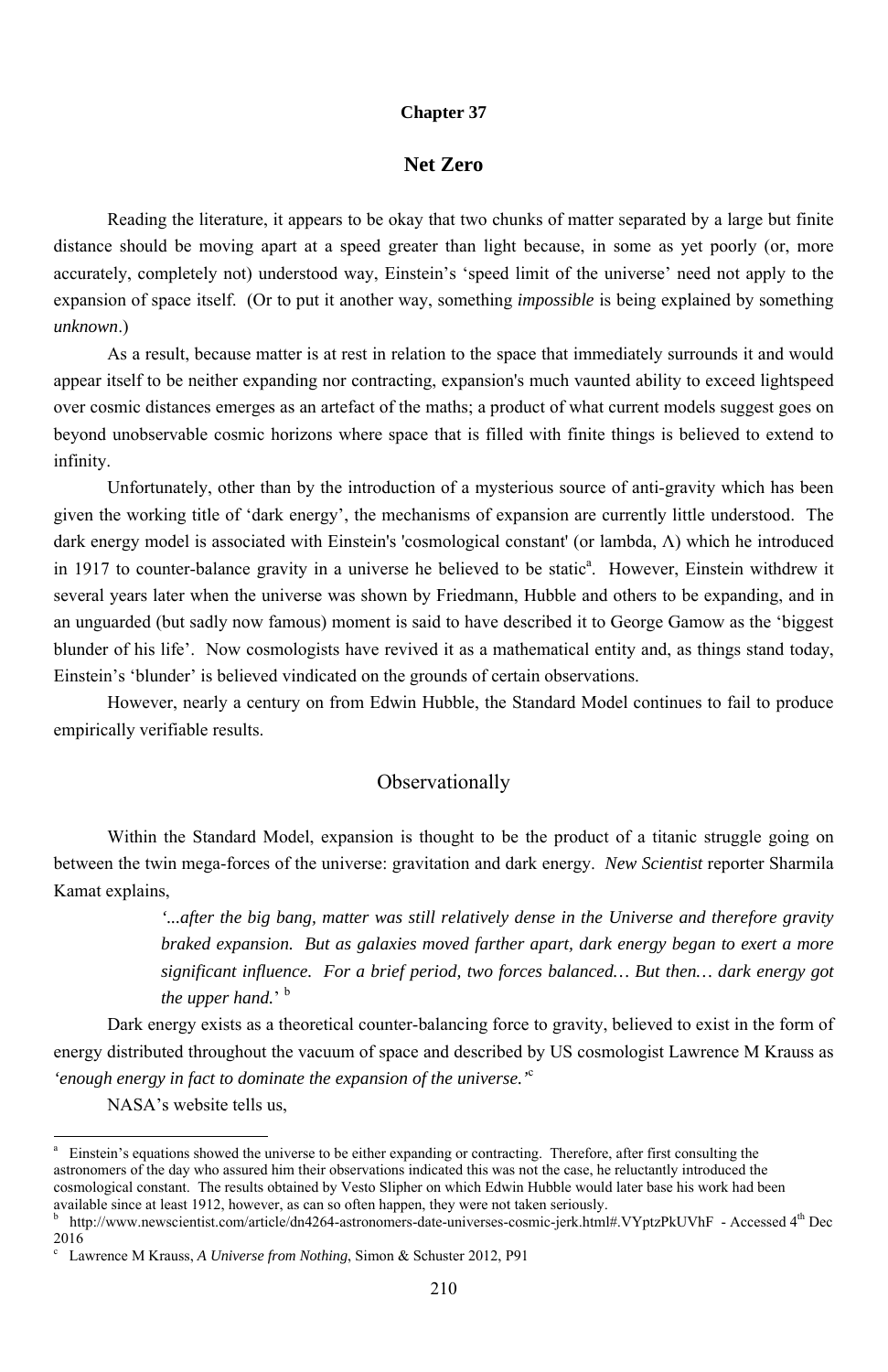*'The origin of the force that is pushing the universe apart is a mystery, and astronomers refer to it simply as "dark energy"... Determining the nature of dark energy, its possible history over cosmic time, is perhaps the most important quest of astronomy for the next decade and lies at the intersection of cosmology, astrophysics, and fundamental physics.'* <sup>a</sup>

The online *HyperPhysics* project is somewhat more cautious, describing it as…

 *'…an energy density which we have not directly detected observationally'* <sup>b</sup>

Of course, were I a cynic (which I'm not) I might be inclined to point out that other phenomena which we have *'not directly detected observationally'* include alien spacecraft, psychokinesis, ESP and hobgoblins, so, that being the case, this is perhaps just a scientific-sounding way of saying that, crucial to the model as dark energy is, there is no actual evidence for it. Science may be scathing of the supernatural, but allowances may be made if there's an equation. In this case:

#### $\Omega_c = \Omega_M + (a \; h \cdot \text{opg} \cdot \text{oblin})$

The Standard Model<sup>c</sup> tells us that expansion is the result of negative pressures induced by dark energy. The mass density of the universe may be enough to slow and eventually overcome this expansion, ultimately resulting in collapse, or it may be insufficient, resulting in runaway expansion to infinity.

To enable the universe to expand outwards to infinity the Standard Model requires it, therefore as things stand dark energy has to exist. However, its tenure is by no means secure; like a clumsy lab assistant on a temp contract the hobgoblin is essential for now, but many physicists stand poised to let it go should its services no longer be required.

# The Biggest Coincidence Ever

b http://hyperphysics.phy-astr.gsu.edu/hbase/astro/univacc.html - Accessed  $8<sup>th</sup>$  Jan 2017

Within the Standard Model…

- a universe in which there is more mass (producing gravity) than dark energy is considered positively curved – spherical – but doomed to collapse.
- a universe in which there is more dark energy than mass is considered negatively curved saddle-shaped – therefore destined to expand forever.
- A universe where these balance out is considered flat, and infinite.

The funny thing is, all measurements to date indicate to astronomers that the density of mass-energy in the universe sits perfectly balanced on a highly improbable knife-edge between runaway expansion and rapid collapse. So the universe appears flat, and infinite. But in order to remain stable, gravitation (pulling it to collapse into the Big Crunch) *must exactly balance* dark energy (pushing it to expand and head for the Big Rip), or else… no universe. This is the orthodox version of events, however, as science writer Michael Brooks observes, no-one is 100% happy with it,

> *'The fine-tuning required for this will astonish you – the density of matter in space is within 1 part in 10<sup>57</sup> of the required value. It certainly astonishes cosmologists, who are naturally suspicious of coincidences like this.'* <sup>d</sup>

And the endless stream of popular books based on it.

<sup>-</sup>

d Michael Brooks, *At the Edge of Uncertainty*, Profile Books 2015, P203

a http://science.nasa.gov/astrophysics/big-questions/How-do-matter-energy-space-and-time-behave-under-the-extraordinarilydiverse-conditions-of-the-cosmos - Accessed 2nd Sept 2015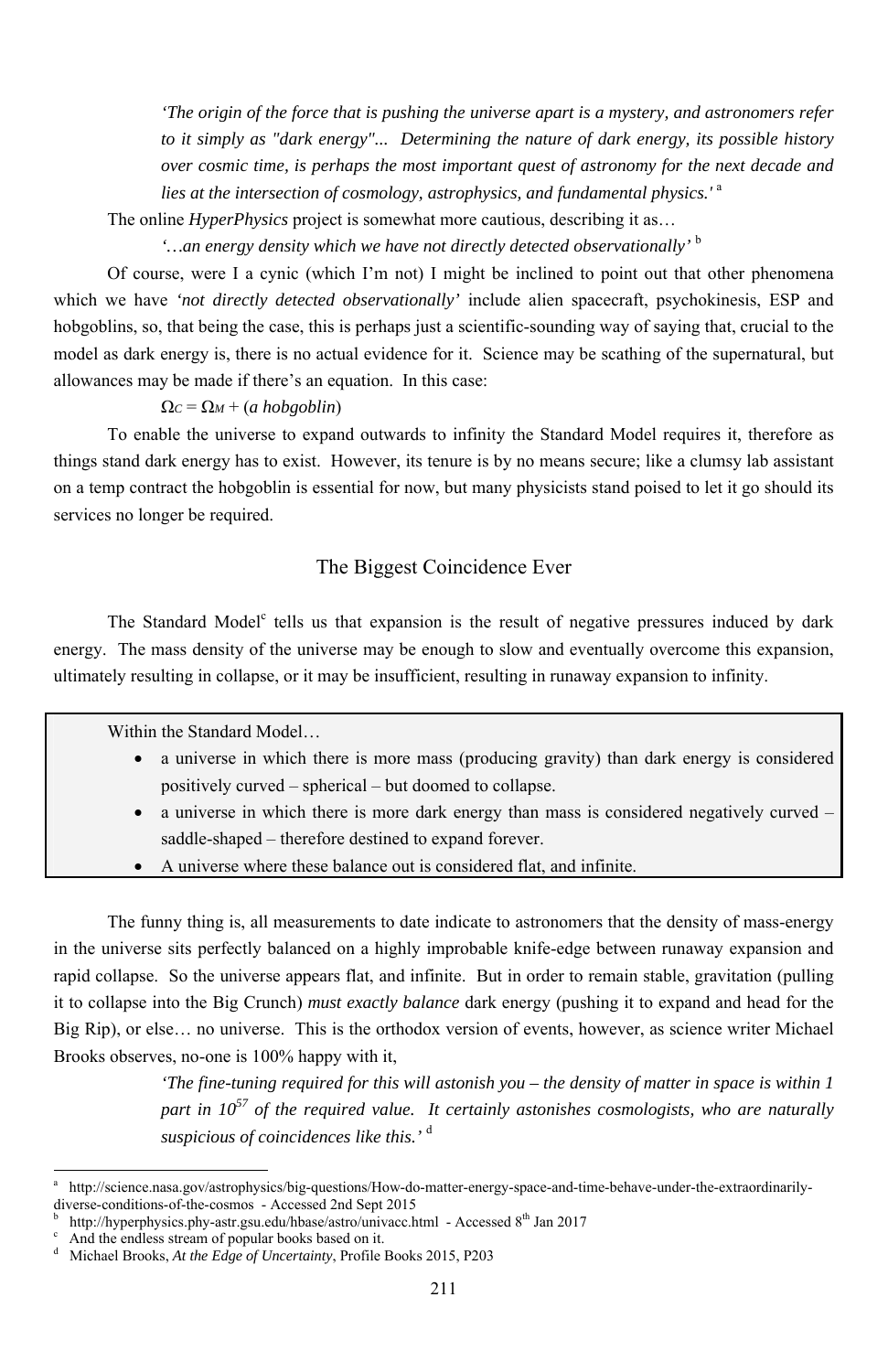Put another way, theoretical physicists are not buying into it. It's simply an outrageous coincidence. So what is a poor universe to do under these circumstances? Clearly, if flatness is to stop being a problem another model is required. One clue here is that this knife-edge balance between the opposing forces of gravitation and dark energy is a struggle between something known and something unknown – like a man pulling on a rope that passes over the brow of a hill who concludes that there must be something pulling on the other side... probably a hobgoblin.

But is there?

#### Good News/Bad News

The good news is, the energy of the vacuum has been found to exist. The bad news? Measurements indicate that there is not nearly enough of it. Michael Brooks takes up the story,

> *'The amount of vacuum displaced by the Earth's volume in space would contain about one hundredth of a gram's worth of vacuum energy. That's how small it is. When, however, theorists work out the vacuum energy from quantum field theory, they get a number that is too big. Massively too big. Their theory suggests that the vacuum energy is so big, it should have ripped the universe apart in one massive hyperacceleration. This is known as the cosmological constant problem and is widely accepted* – *even by the physicists involved* – *as the most embarrassing mismatch between theory and experiment ever. A million is a big number: a 1 followed by 6 zeroes. A trillion has 12 zeroes. The mismatch between the measured and the theoretical value for the cosmological constant has 120 zeroes.'* <sup>a</sup>

The question therefore arises, *'If it is not known what powered the Big Bang, how do we know for sure that mass exerts a gravitational influence on the universe's expansion?'* In the absence of these two critical items of knowledge, the whole idea that gravity has *ever* exerted any influence on the universe's expansion is clearly an assumption<sup>b</sup>.

So it's back to the whiteboard...

Since those early days, physicists have accepted that they simply do not know what dark energy is, and astronomers freely admit that before they can search for a needle in a haystack, they first need to find the haystack. As a result, observational efforts are now concentrated on gathering more precise data on the behaviour of expansion in the hope that 70% of the universe will show itself. Unfortunately, it's just possible that a wild goose may have nested in the haystack, and, sadly for the goose, swallowed the needle.

# A Thrilling Strangeness

The origin of the universe was a unique event which cannot be compared to a conventional explosion. The Big Bang generated a universe which has expanded ever since, but, as Martin Rees has observed, the greatest mystery is the complete absence of a power source. Indeed, two things are not yet known to modern physics:

1) What powered the Big Bang, and

2) What gravity is.

<sup>212</sup>

a Michael Brooks, *13 Things That Don't Make Sense*, Profile Books 2010, P26

b Again, just because the mathematics of GR permit it, does not necessarily mean it happens.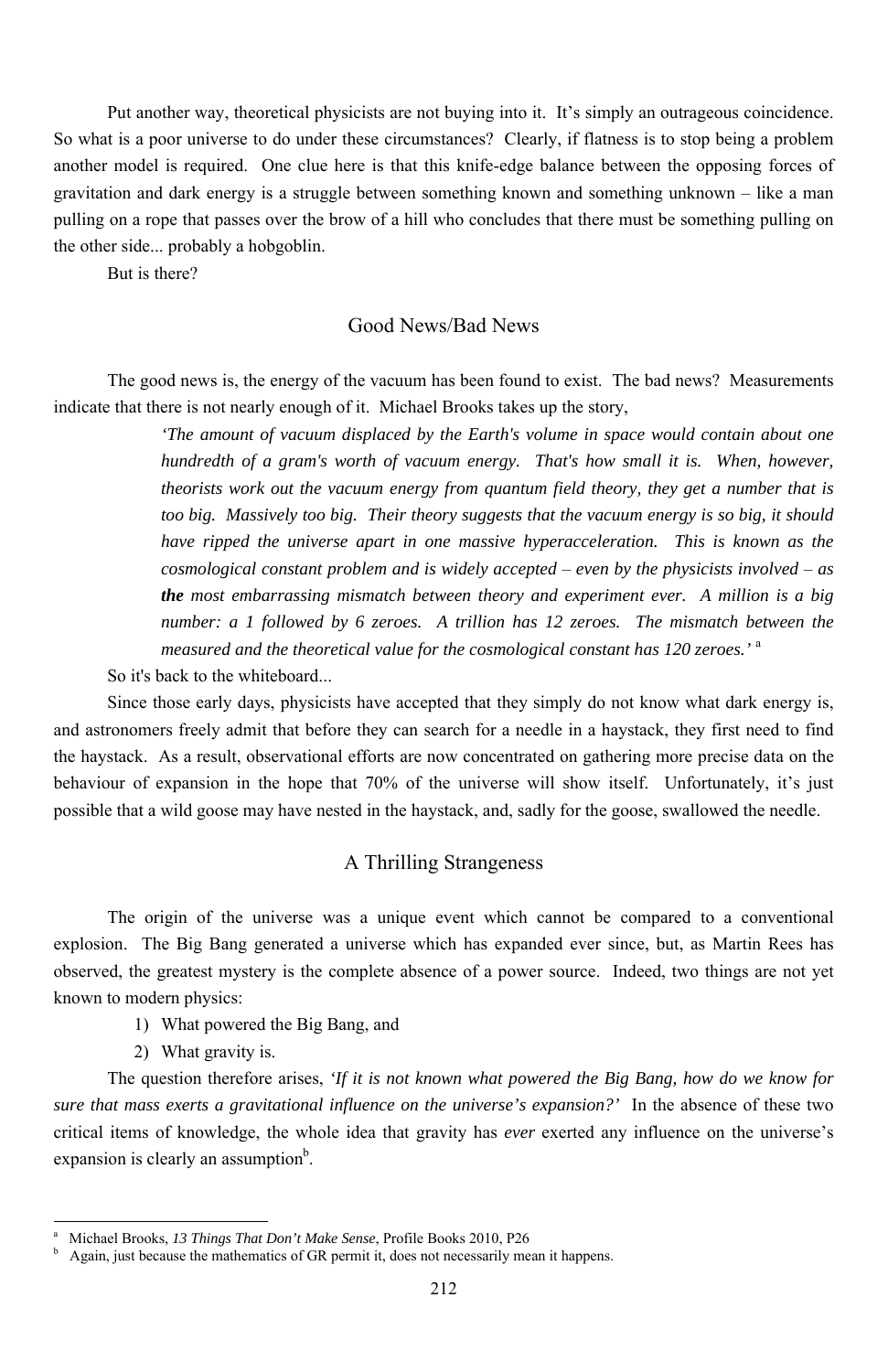In addition, since the discovery in 2015 of experimentally verified gravity waves has now confirmed that the effects of gravity travel at the speed of light, the question also needs to be asked, *'How is it that something which is restricted by the speed of light (gravity) can exert influence on something that is not (expansion)?'* If consistency, or the lack of it, is any kind of guide there's plenty to work on here.

> *'Astronomers have been puzzling over the expansion rate of the Universe and its mass for decades. If the mass of the Universe is large enough, the expansion will eventually decrease and the Universe will then collapse in on itself. However, if the density of matter in the Universe is less than a certain critical density, it will continue to expand for ever.'* [Emphasis] mine] $<sup>b</sup>$ </sup>

Although the whole gravity/dark energy scenario seems to resonate with US philosopher of science Thomas Kuhn's description of a theory in crisis<sup>a</sup>, the UK's Institute of Physics website, *physicsworld.com*, expresses just how deeply embedded into our thinking this scenario is,

Notice that little word *'will'* in there – how very *British* of us to tell the universe what to do! Dark energy is not so-called because of its shade, but because no-one knows what it is. As per 'space itself', something mysterious is being interpreted as the action of factors unknown. However, it's not all doom and gloom – the Hubble website takes a positive view,

*'The strangeness of dark energy is thrilling. It shows scientists that there is a gap in our knowledge that needs to be filled, beckoning the way toward an unexplored realm of physics. We have before us the evidence that the cosmos may be configured vastly differently than we imagine. Dark energy both signals that we still have a great deal to learn, and shows us that we stand poised for another great leap in our understanding of the universe.'* <sup>c</sup>

Faced with such an impasse, Thomas Kuhn informed us in his classic 1962 assessment, *The Structure of Scientific Revolutions*,

> *'…normal science possesses a built-in mechanism that ensures the relaxation of the restrictions that bound research whenever the paradigm from which they derive ceases to function effectively.'* <sup>d</sup>

So, relaxing the restrictions, let's now compare the Standard to the twin demisphere model.

#### Mr G and the Hobgoblin

Currently, we assume the existence of the hobgoblin on the other side of the hill because we *know* there is a man on our side of the hill. His name is G, and he is pulling the universe to collapse back into itself. This tendency of gravity to pull the universe to collapse emerges from Einstein's equations.

However, without in any way challenging Einstein, in the twin demisphere model there is no hobgoblin, so the man has no use for the rope. He is quite happy in his own company and all he really needs is a piña colada and a deckchair.

Explanation:

<sup>-</sup>

<sup>213</sup>

b http://physicsworld.com/cws/article/news/1998/nov/06/evidence-mounts-that-the-expansion-of-the-universe-is-accele - Accessed  $11^{th}$  March 2016

http://hubblesite.org/hubble\_discoveries/dark\_energy/de-what\_is\_dark\_energy.php - Accessed 8<sup>th</sup> Jan 2017

a Thomas S Kuhn, *The Structure of Scientific Revolutions*, University of Chicago Press

d Thomas S Kuhn, *The Structure of Scientific Revolutions*, University of Chicago Press, P25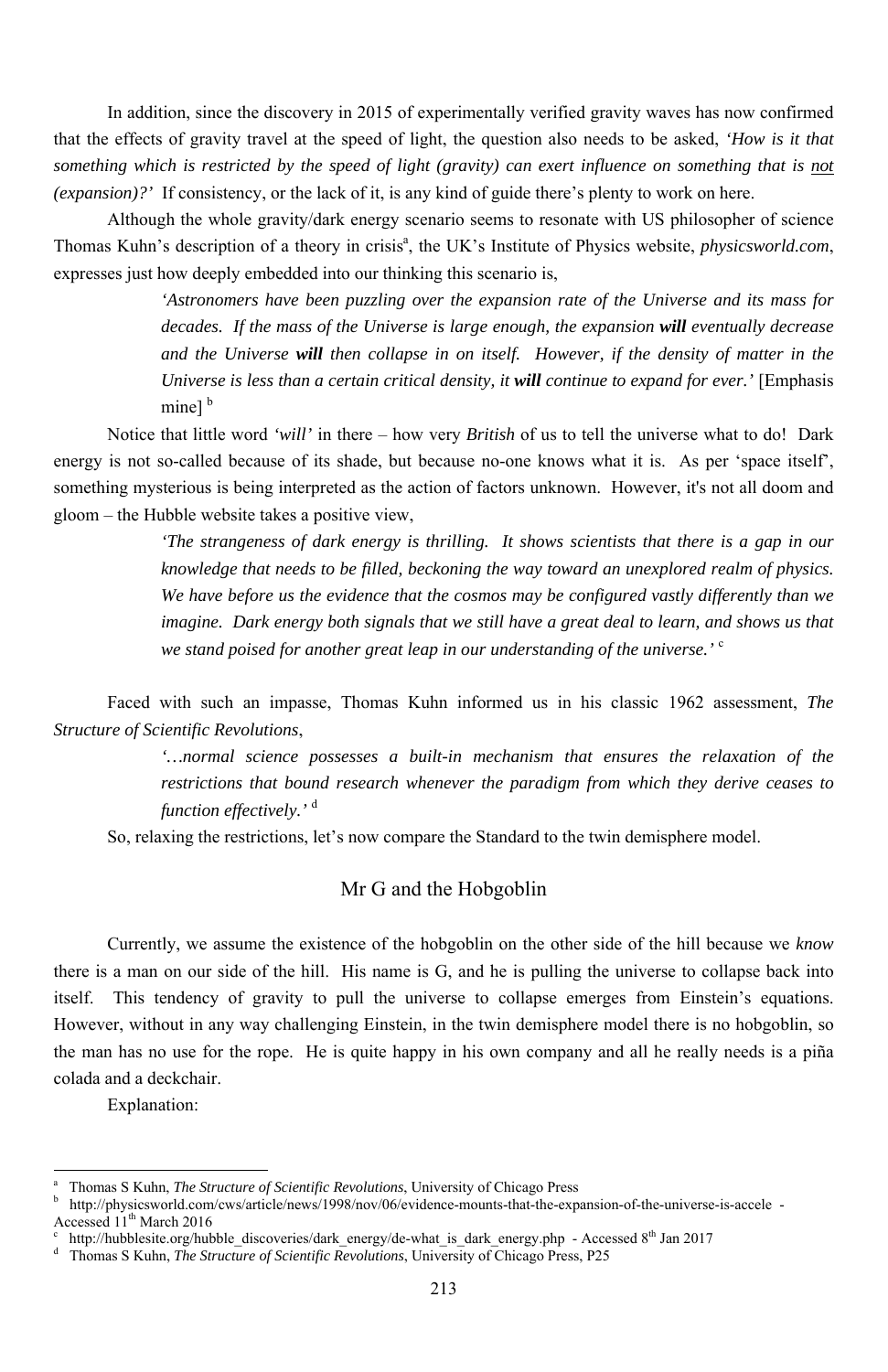As a closed (or, as the mathematicians say, compact) system in 4D, *the universe neither expands nor contracts due to gravitation* because – in a similar<sup>a</sup> way to that which would be experienced at the centre of the Earth – gravity has the ubiquitous property of cancelling itself out, regardless of local strength. As described, the twin demispheres behave as a closed Pac-Man universe. As a result, matter in space may rend and pull itself into filaments as astronomers observe, but this universal phenomenon – the cosmic web – is just the expression of local hustle and bustle in a universe that expands by a mechanism which is not the *result of* gravity, but which in fact *gives rise to* gravity as per the relativistic mechanism described in Chapter 35 (the transfer of *Centre A/B* and *B/B* information at *c*).

Due to uneven distribution, the rending and tearing of matter on the grandest scale pulls it out like steel wool – like an enormous Pac-Man sponge – but the total amount of matter viewed isotropically remains the same. Therefore, from the Big Bang down to the present day, the force of gravity is experienced on average homogenously regardless of the observable universe's size, with net gravitational pull throughout the global universe of zero. Of course there are localised lumps and bumps everywhere, but for every lump that pulls from the right, there's an equal but opposite bump pulling from the left.

Result: a universe filled with local curvature that is on average flat.

Looking at the twin demisphere model as described through Chapters 27 and 28, its most obvious feature is that it consists in two touching spheres; so, regardless of expansion, their gravitational pull on each other is clearly *always equal*. These spheres share a surface<sup>d</sup>, which complicates (probably to the point of

This is exactly what astronomers have found: a flat universe in which a state of universal gravitational equilibrium prevails. As such a Pac-Man universe has *net zero gravitation*, whatever its size. There is no hobgoblin, no strange and unidentified energy of the vacuum, and no highly improbable knifeedge. As such, dark energy's absence of empirical evidence stands as strong evidence for its non-existence.

b <sup>b</sup> http://sciencewriter.org/alan-guth-interview - Accessed 27<sup>th</sup> Sept 2015<br><sup>c</sup> Frank Close *Nothing: A Very Short Introduction* Oxford 2009 P88

This is the situation described in terms of the gravity/dark energy conundrum.

#### However…

This is not the whole story, because if we look more closely at the way in which mass is distributed within the twin demisphere model something very interesting is taking place…

Our man in the deckchair, Mr G, who is relaxing in the knowledge that there is no hobgoblin – i.e. no vacuum energy to drag him out of his chair – turns out to be a far more complex character than he first appears. Like most of us, he has several sides to his character. In his case they are one at each side of the hill, pulling evenly on the rope. The mysterious source of anti-gravity turns out to be, not unreasonably, *gravity itself*.

In an interview with Davide Castelvecchi of *sciencewriter.org*, this is precisely how the effect produced by 'dark energy' is described by pioneer of Inflationary theory Alan Guth where he calls it *'repulsive gravity'*, created by *'negative pressures'*<sup>b</sup> .

Frank Close of Oxford University writes,

*'It is as if all of space is filled with a strange sort of anti-gravity, which has become known as dark energy.'* <sup>c</sup>

d Remember the 'rolling balls' from Chapter 27.

<sup>-</sup>

<sup>&</sup>lt;sup>a</sup> But not identical, because gravity acts differently over a field to how it does at a point. There is ongoing debate among physicists about this, but in general the analogy stands.

Frank Close, *Nothing: A Very Short Introduction*, Oxford 2009, P88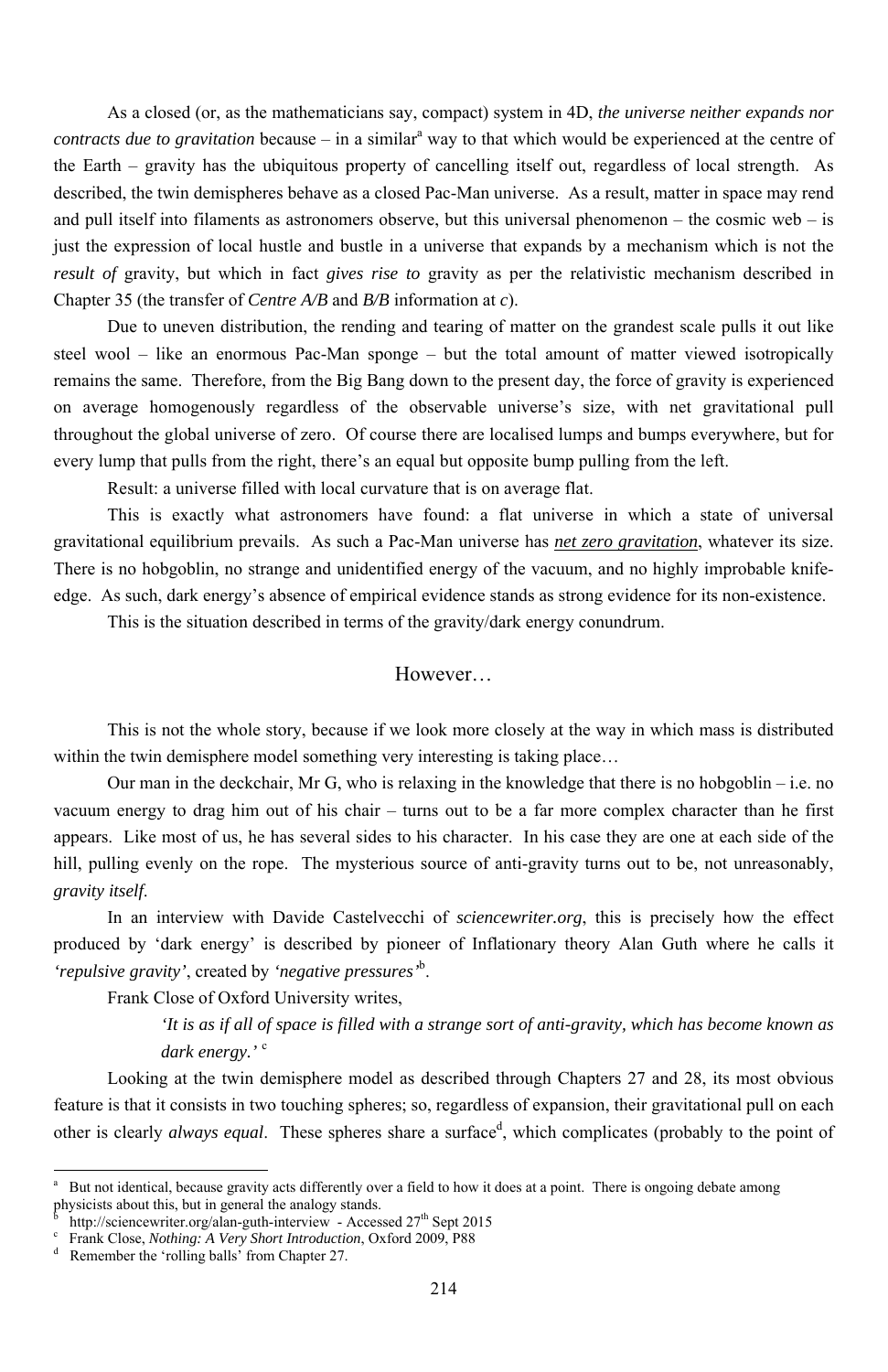craziness) the way in which each experiences the permeative gravitational pull of the other. However, considering the system as a whole, the twin demispheres exist in gravitational equilibrium, with each experiencing the other as though it were pulling away from its surface at the 2D equator in all 3D directions equally<sup>a</sup>.

The gravitational 'knife-edge' mentioned earlier is therefore not a *coincidence* of celestial proportions, but a necessary *consequence* of the twin demisphere model.

Like two identical but increasingly oversized twins sitting on a seesaw consuming same-sized bags of donuts, all the action takes place in terms of the relationship between *Centre A* (the origin) and *Centre B* (the observer). Greater minds than I may have to sort out the finer details<sup>b</sup>, but suffice to say that, within the cross-section that is the observable universe – replicated for each observer – the observer's northern demisphere is pulling away perpendicularly<sup>c</sup> across the 2D equator into the surface of the southern in all directions in 3D, generating the impression at every location throughout our (i.e. the observer's) own demisphere that a force is acting on the grand scale *contrary to the effects of gravity*.

*Reflection*... How can this possibly be? That the pattern of gravity acting on a distant body in space is different for the body itself from that described by the observer on Earth who is observing it? The answer to this apparent paradox – although related to the twin phenomena of *Centre A/B* recession and *Centre B/B* propagation as described in Chapter 35 – has to do with the observer-centric shape of the universe, with potential to add a further layer of complexity for the astronomer of the future.

With all the same phenomena reflected over at *Centre A*, this force of 'anti-gravity' must weaken as it approaches *Centre B*, *tending to zero at the observer's location where only our familiar force of gravity will be experienced or detected*. In other words, the effect of the pull away from the observer exerted by the northern demisphere is spherically equivalent in all directions at the observer, increasing in influence with distance.

This accounts for our observational experience of negative pressures (currently interpreted as dark energy) as *profoundly potent universe-wide, yet strangely absent in our locale*. As a result, the pattern of gravitational stresses from both demispheres occurring on Messier 109 will be observed by us as very slightly different to those acting on our Milky Way. However, for Messier 109 the position is reversed, as it will *itself* experience the same stresses as our Milky Way.

This – the direct consequence of observer-centricity – is quite upsetting to the current Standard Model, because without in any way altering the universe's homogeneity, or General Relativity, this renders the action of gravity itself an observer-based experience! Gravity throughout the universe must be experienced by each *Centre B* in the same way – weakening over distance whilst anti-gravity<sup>d</sup> 'strengthens' with distance, arriving at the fulcrum of the 2D equator where gravity and anti-gravity are equivalent, then (as the dimensional effect kicks in) pulling inwards to *Centre A*, experienced by us (by the 'Antarctica effect') as pulling *ever outward* to the surface of the observable universe.

Viewed objectively, the southern and northern demispheres exert an equal gravitational influence on one another. However, viewed around the observer at *Centre B*, the effect contributed by the northern

a This is the opposite direction to the CMB which streams *in* across the 2D equator from all directions equally in 3D. b <sup>b</sup> Of a system in which we experience cross-sectional effects in the  $3<sup>rd</sup>$  Dimension which are produced in the  $4<sup>th</sup>$ .<br><sup>c</sup> Of course gravity acts at all other angles also, but these are all perpendiculars as vie

<sup>&</sup>lt;sup>c</sup> Of course gravity acts at all other angles also, but these are all perpendiculars as viewed by other observers at other *Centre B's*.  $\frac{d}{dx}$  The gravity exerted by the northern demisphere, centred on *Centre A* 

The gravity exerted by the northern demisphere, centred on *Centre A*.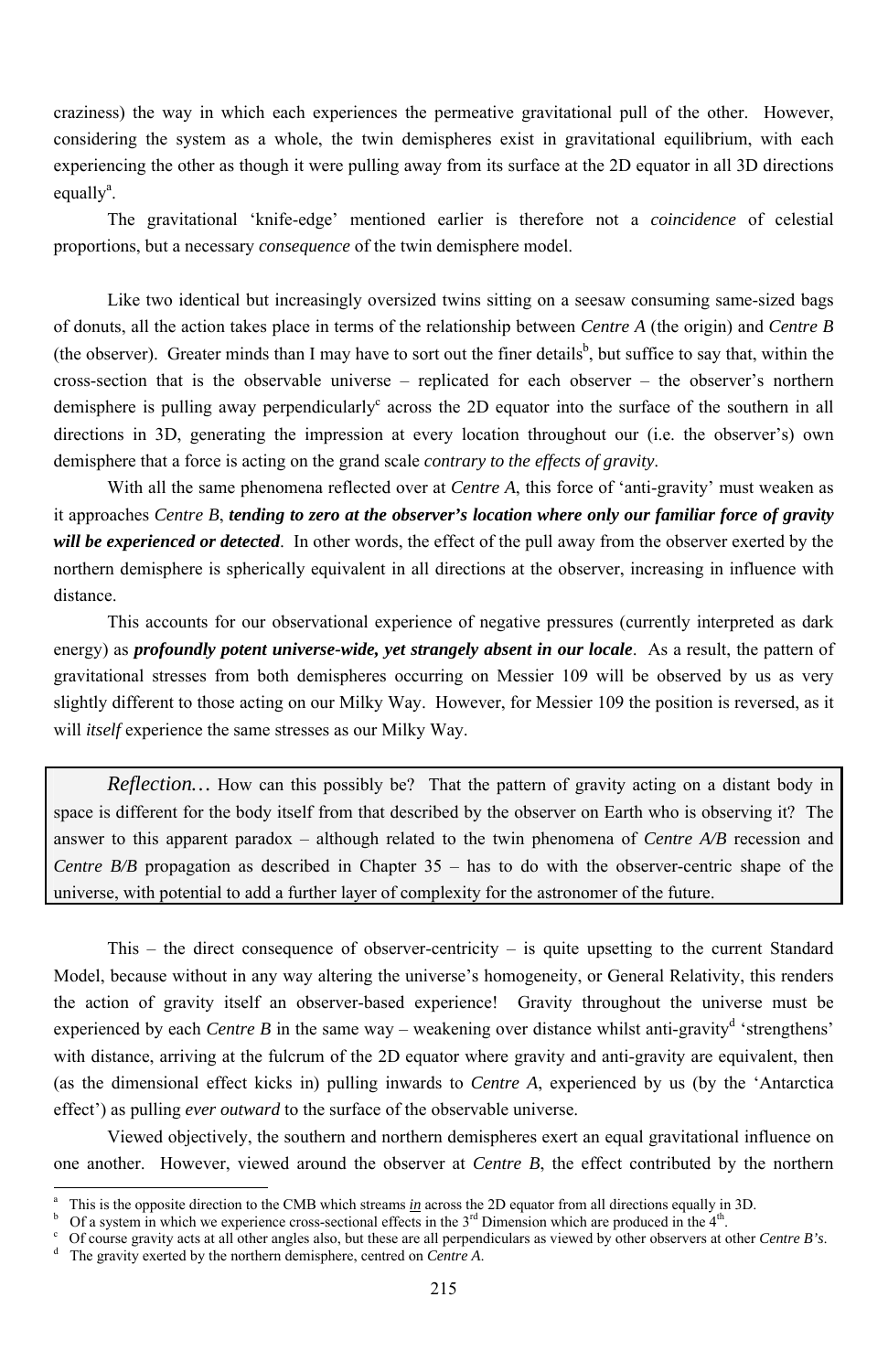demisphere is so far away as to be virtually negligible. But it goes on none the less, describing the universe's vast, observer-centric shape.

*Reflection…* Both Feynman and Sagan felt that the stage was too big for the drama… but if the universe were human drama-sized, your observer-centric experience of extra-terrestrial gravity and mine might be so different as to become problematic.

As a champion of MOND ((MOdified Newtonian Dynamics), astrophysicist Pavel Kroupa of the University of Bonn has long endured the slings and arrows of the mainstream. He writes<sup>a</sup>,

So we see that it is the *necessarily perfect* balance, set by the twin spherical geometry of a 3D crosssection of a 4D hypersphere, and maintained by these two identical counter-forces of gravity, that keeps the universe flat, because net gravitational pull – or *overall* curvature – is zero.

And, perhaps most shocking of all, this is the very same spherical universe as described in 1916 by Albert Einstein. Einstein missed its expansion, but we have all missed its shape.

> 'Starting in the 1980s, Mordehai Milgrom at the Weizmann Institute in Israel showed<sup>b</sup> that a *small generalisation of Newton's laws can yield the observed dynamics of matter in galaxies and in galaxy clusters without dark matter. This approach is broadly known as MOND (MOdified Newtonian Dynamics). Milgrom's correction allows gravitational attraction to fall off with distance more slowly than expected (rather than falling off with the square of distance as per Newton) when the local gravitational acceleration falls below an extremely low threshold.'*

MOND – the Smoking Gun?

This falling off of attraction with distance more slowly than predicted by Newton's inverse square law may describe the behaviour of gravity as it recedes from the observer into the northern demisphere<sup>c</sup> to approach *Centre A*. Since every point throughout the universe enjoys its own *Centre B* to *Centre A* relationship, the effect will generate a complex and ubiquitous pattern of gravitational influence centred on every point. However, as a dimensional effect, it should be more pronounced the farther from the observer objects are located. This necessarily means that it will be at its least detectable near to us and perhaps even well beyond the Sloan Survey, placing those investigating it – such as Kroupa – in the difficult position of being largely dependent on theory and computer modelling.

This is touched on briefly by Cambridge mathematician and prolific author John Barrow as *'a socalled 'fifth' force'*<sup>d</sup> ,

*'It has been claimed that there is evidence that Newton's inverse-square law of gravitational attraction is not the true behaviour of the force between masses when gravity is weak. Rather, there is a small change in this law which is equivalent to the addition of another force to it. This extra ingredient is called the 'fifth' force, although strictly it should just be interpreted as the hypothesis of a slightly different behaviour for the known force of gravity.'*

<sup>216</sup>

a https://aeon.co/ideas/has-dogma-derailed-the-scientific-search-for-dark-matter - Accessed 5<sup>th</sup> Dec 2016 b <sup>b</sup> http://adsabs.harvard.edu/abs/1999PhLA..253..273M - Accessed 5<sup>th</sup> Dec 2016<br><sup>c</sup> I cannot say whether it does – I merely venture it as a possibility in view of the

I cannot say whether it does – I merely venture it as a possibility in view of the fact that MOND has not 'gone away'.

d John D Barrow, *New Theories of Everything*, Oxford University Press 2008, P108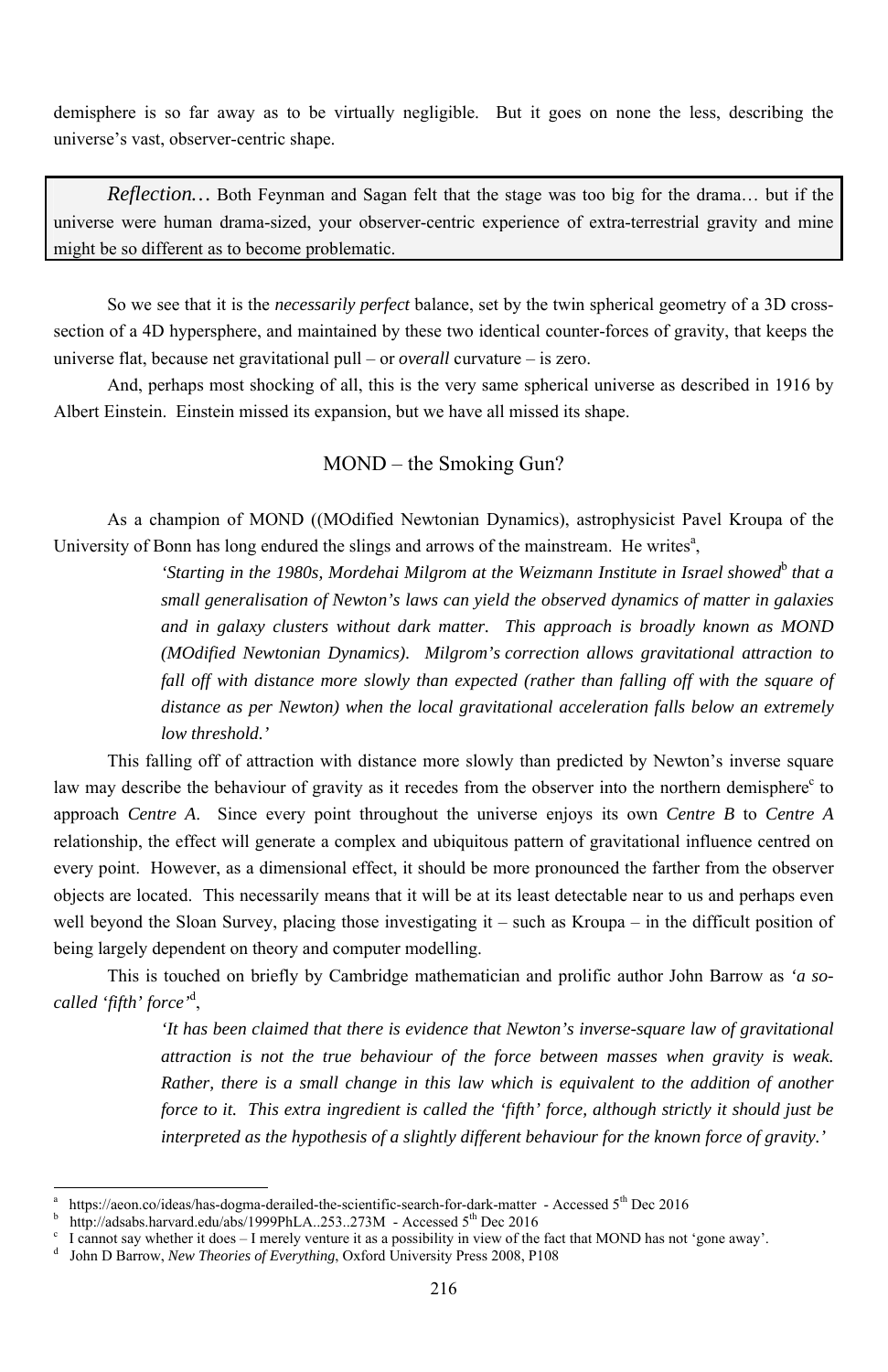What this so-called 'fifth' force could be describing is a dimensional effect whereby, considered in terms of the southern demisphere, gravity might be expected to fall off normally, whereas considered in terms of the northern demisphere, gravity might be expected to intensify – or at the very least behave strangely – as it approaches the observer's 'counter-barycentre' at *Centre A*.

*Reflection*... Remember that the dimensional nature of this effect means that the lens 'actually grows the bug'. In other words, dimensional lensing does not merely distort the observer's image, but describes the observer's reality.

If, due to the 'Antarctica effect' as discussed in Chapter 27, the distant universe is lensed<sup>a</sup> whereas in reality it tends to a point, this observer-centric paradox which is inherent in the 'rolling the balls' relationship of each demisphere to their shared 2D equatorial surface would not be a new force but, as Barrow says, *'a slightly different behaviour for the known force of gravity'* due to the finite universe's shape. Kroupa senses that MOND may be onto something,

> *'This threshold could be linked to other cosmological properties such as the 'dark energy' that accounts for the accelerating expansion of the Universe.'*

He continues,

- It would not involve the much-dreaded *change* to General Relativity, but simply the correctly tailored application of GR within the model, and
	-
- It would not involve a *change* to Newton's inverse square law, but, again, its correctly tailored application within the model.

*'These links suggest a deeper fundamental theory of space, time and matter, which has not yet been formulated. Few researchers have pursued such an alternative hypothesis, partly because it seems to question the validity of general relativity. However, this need not be the case; additional physical effects related to the quantum physics of empty space and to the nature of mass might be playing a role.'* 

-

### Scattershot

Indeed the defining factors may be all of the above. Overseen by the shape of the universe, the mathematics of MOdified Newtonian Dynamics may describe something of the effects of gravity over cosmic distances approaching the hypersphere's north pole at *Centre A*. As we will consider in the next chapter, *all* the contents of the observer's opposite demisphere will be subject to the wholly new but inescapable dimensional phenomenon of '2D equatorial lensing'.

This scenario – the interpretation of existing data in terms of the twin demisphere model – is not nearly as threatening to our known laws of physics as it might first appear, because:

It may not be Einstein or even Newton that needs adjusting, but simply our model. As Massachusetts-based science journalist Mark Anderson writes in UK's New Scientist<sup>b</sup>, whichever approach to the MOND/dark matter problem one adopts,

*'there is still a massive elephant in the room: the glaring absence of an underlying theory.'* 

<sup>217</sup>

b New Scientist, *Strangely Attractive*, Mark Anderson, 18<sup>th</sup> Mar 2017

a Beyond the 2D equator the universe appears to the observer increasingly stretched out.